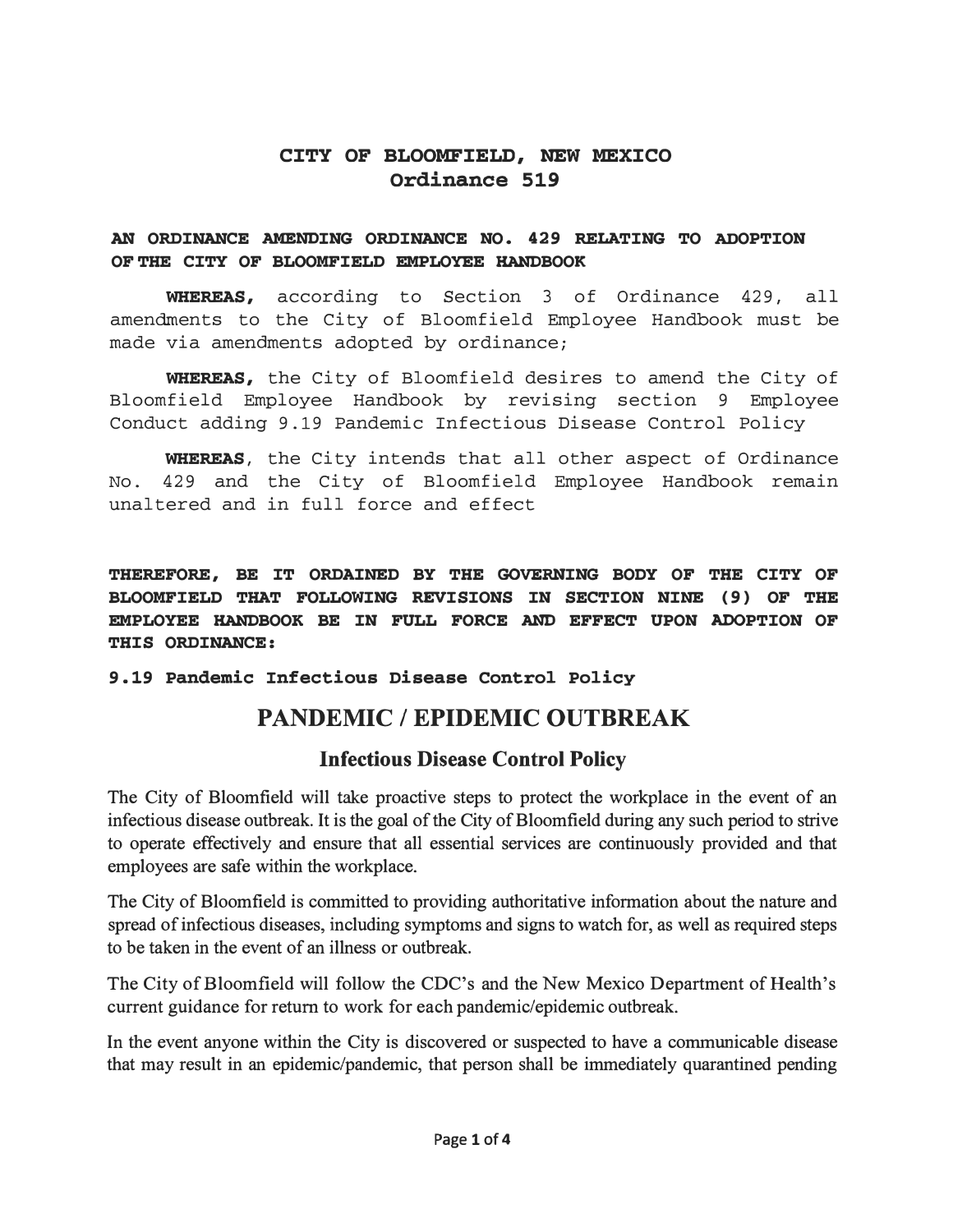further medical examination, as recommended or mandated by state and national protocols. Local and state health officials shall be notified immediately as required.

#### Preventing the Spread of Infection in the Workplace

The City of Bloomfield will ensure a clean workplace, including the regular cleaning of objects and areas that are frequently used, such as bathrooms, breakrooms, conference rooms, door handles and railings. Human Resources is designated to monitor and coordinate events around an infectious disease outbreak, as well as to create work rules that could be implemented to promote safety through infection control.

We ask all employees to cooperate in taking steps to reduce the transmission of infectious disease in the workplace. The best strategy remains the most obvious—frequent hand washing with warm, soapy water; covering your mouth whenever you sneeze or cough; and discarding used tissues in wastebaskets. We will also install alcohol-based hand sanitizers throughout the workplace and in common areas. Foot type door openers will be installed on all self closing type doors.

Unless otherwise notified, our normal attendance and leave policies will remain in place. Individuals who believe they may face particular challenges reporting to work during an infectious disease outbreak should take steps to develop any necessary contingency plans. For example, employees might want to arrange for alternative sources of childcare should schools close and/or speak with supervisors about the potential to work from home temporarily or on an alternative work schedule.

#### Temperature Screening

All employees will have their temperature taken upon reporting to work; and prior to entering any other departments in the City.

Each employee will be screened privately using a touchless forehead thermometer. The employee's temperature will be documented, and the record will be maintained as a private medical record. An employee who has a fever at or above 100 degrees Fahrenheit will be sent home.

Time spent waiting for the health screening should be recorded as time worked for nonexempt employees.

## Limiting Travel

All nonessential travel should be avoided until further notice. Employees who travel as an essential part of their job should consult with management on appropriate actions.

#### Telecommuting

Telework requests will be handled on a case-by-case basis. While not all positions will be eligible, all requests for temporary telecommuting should be submitted to your department head for consideration and approved by the City Manager.

#### Staying Home When Ill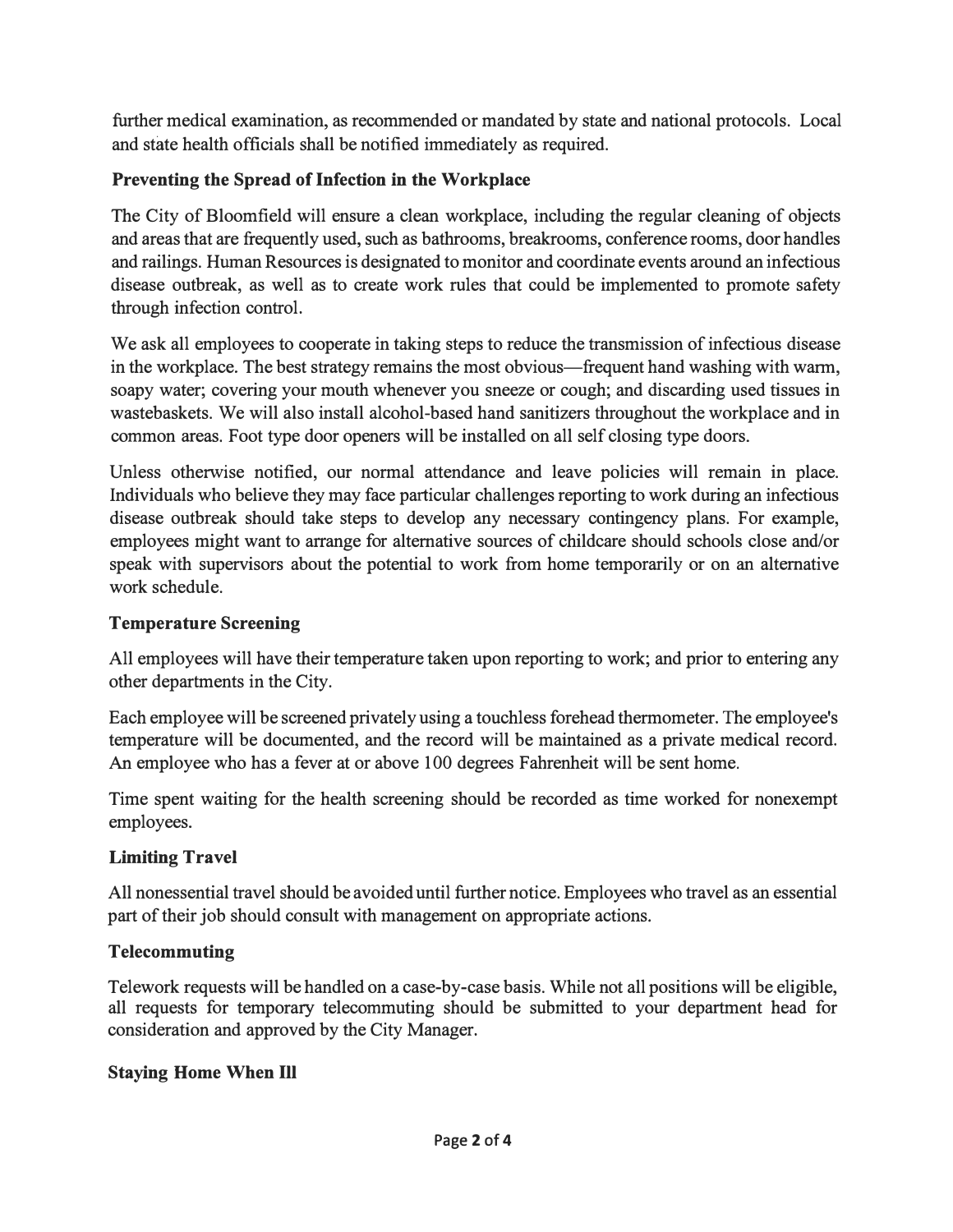Many times, with the best of intentions, employees report to work even though they feel ill. We provide paid sick time and other benefits to compensate employees who are unable to work due to illness. [See Sick Leave Policy].

During an infectious disease outbreak, it is critical that employees do not report to work while they are ill and/or experiencing the following symptoms: fever, cough, sore throat, runny or stuffy nose, body aches, headache, chills and fatigue. Currently, the Centers for Disease Control and Prevention recommends that people with an infectious illness such as the flu remain at home until at least 24 hours after they are free of fever (100 degrees F or 37.8 degrees C) or signs of a fever without the use of fever-reducing medications. Employees who report to work ill will be sent home in accordance with these health guidelines.

#### Requests for Medical Information and/or Documentation

If you are out sick or show symptoms of being ill, it may become necessary to request information from you and/or your health care provider. In general, we would request medical information to confirm your need to be absent, to show whether and how an absence relates to the infection, and to know that it is appropriate for you to return to work. As always, we expect and appreciate your cooperation if and when medical information is sought.

#### Confidentiality of Medical Information

Our policy is to treat any medical information as a confidential medical record. In furtherance of this policy, any disclosure of medical information is in limited circumstances only and should only be shared with Human Resources, your department heads, first aid and safety personnel, and government officials as required by law.

#### Social Distancing & Facemask Guidelines for Workplace Infectious Disease Outbreaks

In the event of an infectious disease outbreak, the City of Bloomfield may implement these social distancing guidelines to minimize the spread of the disease among the staff.

During the workday, employees are requested to:

1. Avoid meeting people face-to-face. Employees are encouraged to use the telephone, online conferencing, e-mail or instant messaging to conduct business as much as possible, even when participants are in the same building.

2. If a face-to-face meeting is unavoidable, wear a facemask, minimize the meeting time, choose a large meeting room and sit at least six feet each other if possible; avoid personto-person contact such as shaking hands.

3. Avoid any unnecessary travel and cancel or postpone nonessential meetings, gatherings, workshops and training sessions.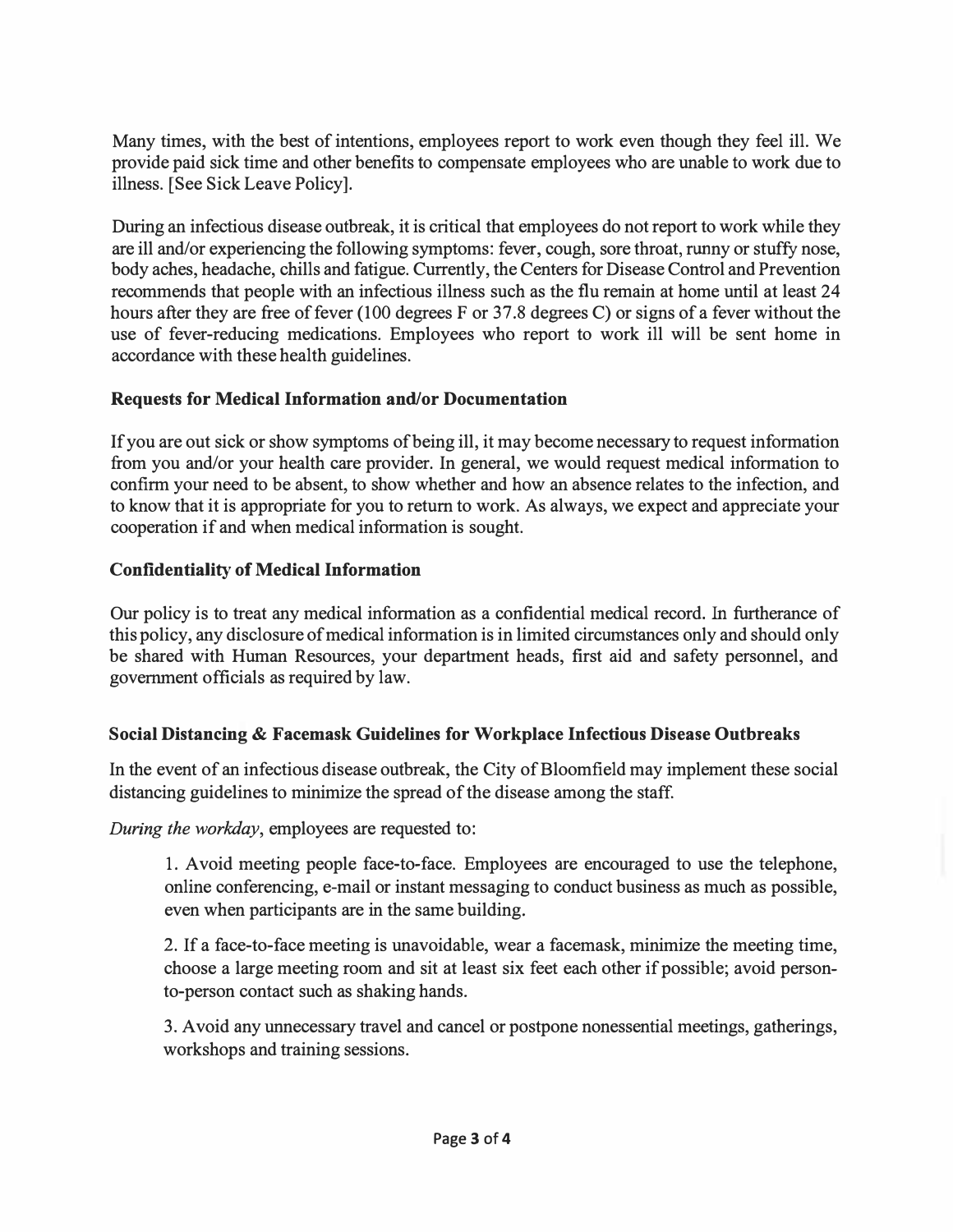4. Do not congregate in work rooms, pantries, copier rooms or other areas where people socialize.

5. Bring lunch and eat at your desk or away from others (avoid lunchrooms and crowded restaurants).

6. Encourage members and others to request information and orders via phone and e-mail in order to minimize person-to-person contact. Have the orders, materials and information ready for fast pick-up or delivery.

#### Outside activities

Employees are encouraged to the extent possible to:

- 1. Avoid public transportation (walk, cycle, drive a car)
- 2. A void recreational or other leisure classes, meetings, activities, etc., where employees might come into contact with contagious people.

#### **Compliance**

Violation of this or any City policy may lead to disciplinary action, up to and including termination as outlined in Section 11 of City policy.

Except for the changes set forth above, the provisions of the City of Bloomfield Employee Handbook of the Bloomfield Municipal Code are hereby ratified and confirmed.

Passed, Adopted and Signed this 10th day of January 2022.



Cynthia Atencio, Mayor

ATTEST:

Raberger

stal L Hornberger City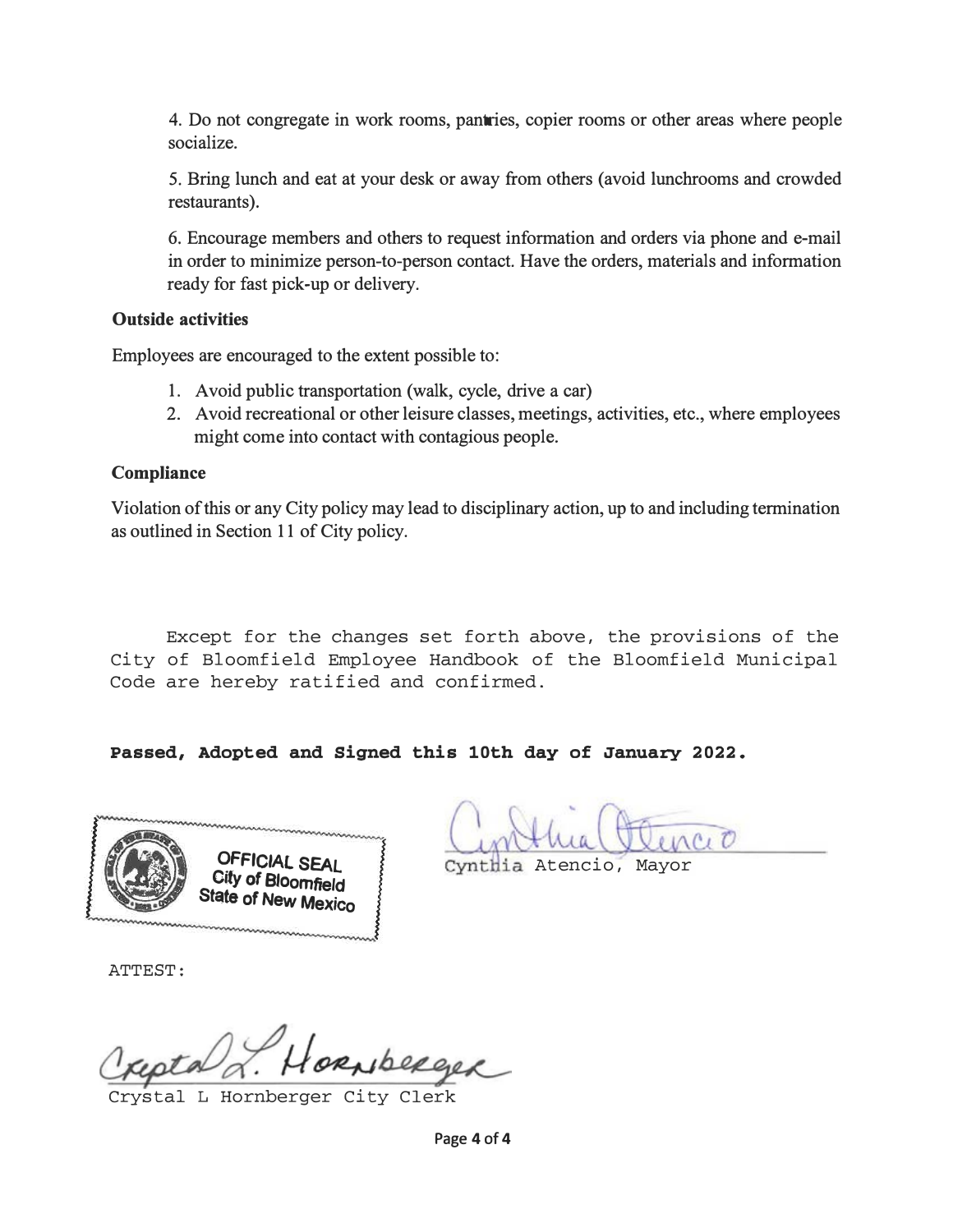Affidavit of Publication Ad# 0005062149 This is not an invoice

#### CITY OF BLOOMFIELD 915 N 1 ST ST

#### BLOOMFIELD, NM 87413

I, being duly sworn say: Farmington Daily Times, a daily newspaper of general circulation published in English at Farmington, said county and state, and that the hereto attached Legal Notice was published in a regular and entire issue of the said DAILY TIMES, a daily newsaper duly qualified for the purpose within the State of New Mexico for publication and appeared in the internet at The Daily Times web site on the following days(s):

#### 12/28/2021

Legal Clerk

Subscribed and sworn before me this December 28, 2021:

Torleen allen

Stale of WI, County of Brown OTARY PUBLIC

 $1 - 7 - 30$ 

My commission expires

KATHLEEN ALLEN Notary Public State of Wisconsin

Ad# 0005062149 PO#: Ord19 # of Affidavits 1

This is not an invoice

## Legal Notice CITY OF BLOOMFIELD, NEW MEXICO Notice of Intent to Adopt Ordinance 519 Notice is hereby given of the title and of a general summary of the subject matter contained in Ordinance No. 519, ap-

proved for posting and duly with the intent to adopt by the City Council of the City of Bloomfield, New Mexico, on January 10, 2022. A complete copy of the ordinance is available for public inspection at the office of the City Clerk, 915 N First Street, Bloomfield, New Mexico 87413

AN ORDINANCE AMENDING ORDINANCE No. 429 RELAT-<br>ING TO ADOPTION OF THE CITY OF BLOOMFIELD EMPLYEE **HANDBOOK** 

WHEREAS, according to Section 3 of Ordinance 429, all<br>amendments to the City of Bloomfield Employee Handbook<br>must be made via amendments adopted by ordinance;<br>WHEREAS, the City of Bloomfield desires to amend the City<br>of Bl

ployee Conduct adding 9.19 Pandemic Infectious Disease Control Policy

WHEREAS, the City intends that all other aspect of Ordi-nance No. 429 and the City of Bloomfield Employee Hand-book remain unaltered and in full force and effect

A general summary of the subject matter of the Ordinance is contained in its title. This notice constitutes compliance with Section 3-17-5, NMSA 1978.A complete copy of Ordi-<br>nance is available for inspection at the office of the City<br>Clerk.You may call the City Clerk's office at 505-632-6304 or<br>email her at cmartinez@bloomfieldnm.gov .

I hereby certify that the above public notice was posted at the following locations on Thursday December 23, 2021. Kare Drug Farmers Market Roadside Restaurant Citizens Bank Bank of Southwest Bloomfield Public Library In witness whereof I set my hand and seal for the City of Bloomfield this 23rd day of December 2021.

Crystal L Martinez Hornberger, City Clerk #5062149, Daily Times, Dec. 28, 2021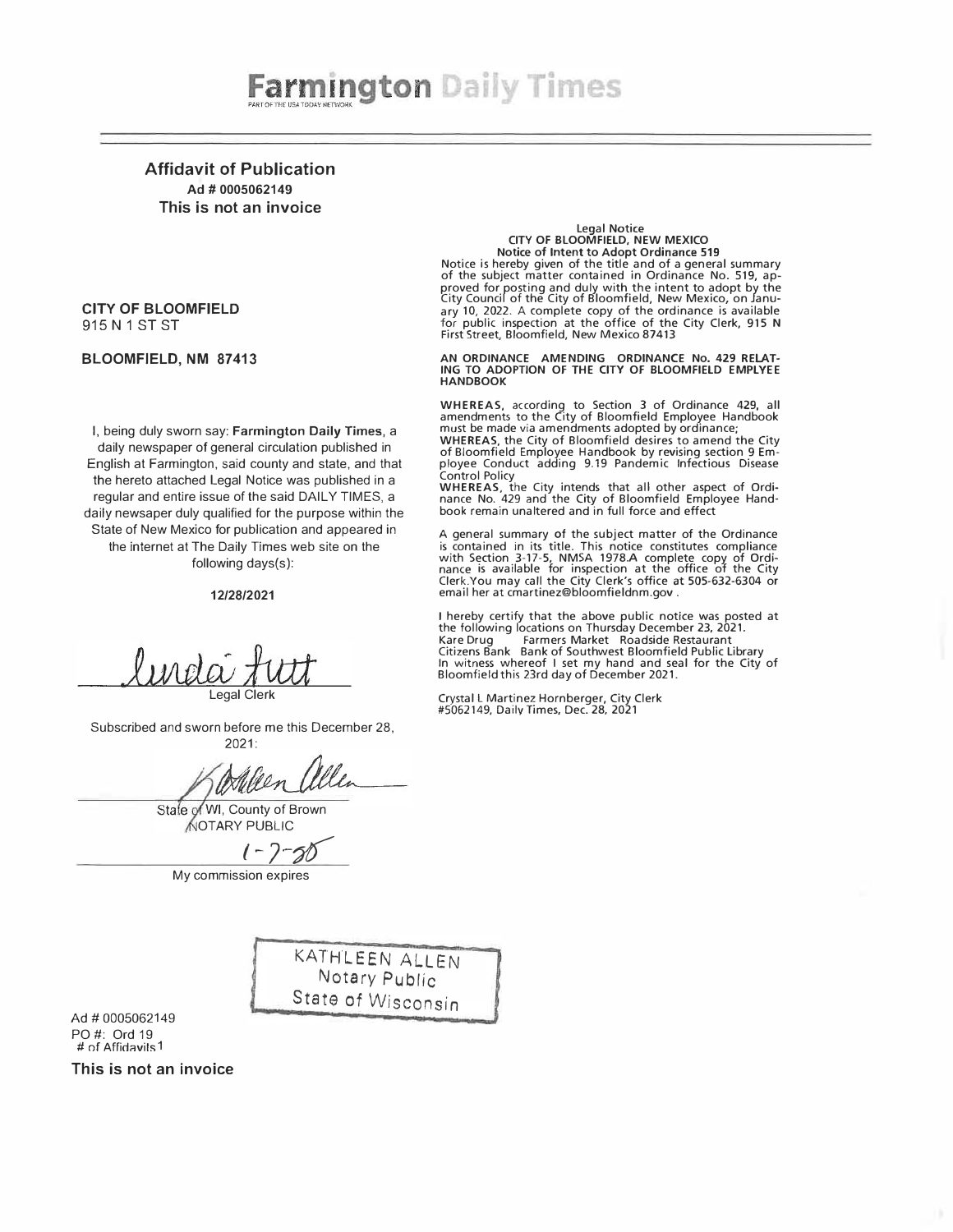#### Legal Notice

#### CITY OF BLOOMFIELD, NEW MEXICO Notice of Intent to Adopt Ordinance 519

Notice is hereby given of the title and of a general summary of the subject matter contained in Ordinance No. 519, approved for posting and duly with the intent to adopt by the City Council of the City of Bloomfield, New Mexico, on January 10, 2022. A complete copy of the ordinance is available for public inspection at the office of the City Clerk, 915 N First Street, Bloomfield, New Mexico 87413

#### AN ORDINANCE AMENDING ORDINANCE NO. 429 RELATING TO ADOPTION OF THE CITY OF BLOOMFIELD EMPLYEE HANDBOOK

WHEREAS, according to Section 3 of Ordinance 429, all amendments to the City of Bloomfield Employee Handbook must be made via amendments adopted by ordinance;

WHEREAS, the City of Bloomfield desires to amend the City of Bloomfield Employee Handbook by revising section 9 Employee Conduct adding 9.19 Pandemic Infectious Disease Control Policy

WHEREAS, the City intends that all other aspect of Ordinance No. 429 and the City of Bloomfield Employee Handbook remain unaltered and in full force and effect

A general summary of the subject matter of the Ordinance is contained in its title. This notice constitutes compliance with Section 3-17-5, NMSA 1978.A complete copy of Ordinance is available for inspection at the office of the City Clerk. You may call the City Clerk's office at 505-632-6304 or email her at cmartinez@bloomfieldnm.gov .

|                    | I hereby certify that the above public notice was posted at the<br>following locations on Thursday December 23, 2021. |                                  |                                                                                 |
|--------------------|-----------------------------------------------------------------------------------------------------------------------|----------------------------------|---------------------------------------------------------------------------------|
| <b>Kare Drug</b>   | <b>Farmers Market</b>                                                                                                 | <b>Roadside Restaurant</b>       |                                                                                 |
|                    | Citizens Bank Bank of Southwest                                                                                       | <b>Bloomfield Public Library</b> |                                                                                 |
| Captel L. machinez | In witness whereof I set my hand and seal for the City of<br>Bloomfield this 23rd day of December 2021.               |                                  |                                                                                 |
|                    | Crystal L Martinez Hornberger, City Clerk                                                                             |                                  | <b>OFFICIAL SEAL</b><br><b>City of Bloomfield</b><br><b>State of New Mexico</b> |
|                    | .                                                                                                                     |                                  |                                                                                 |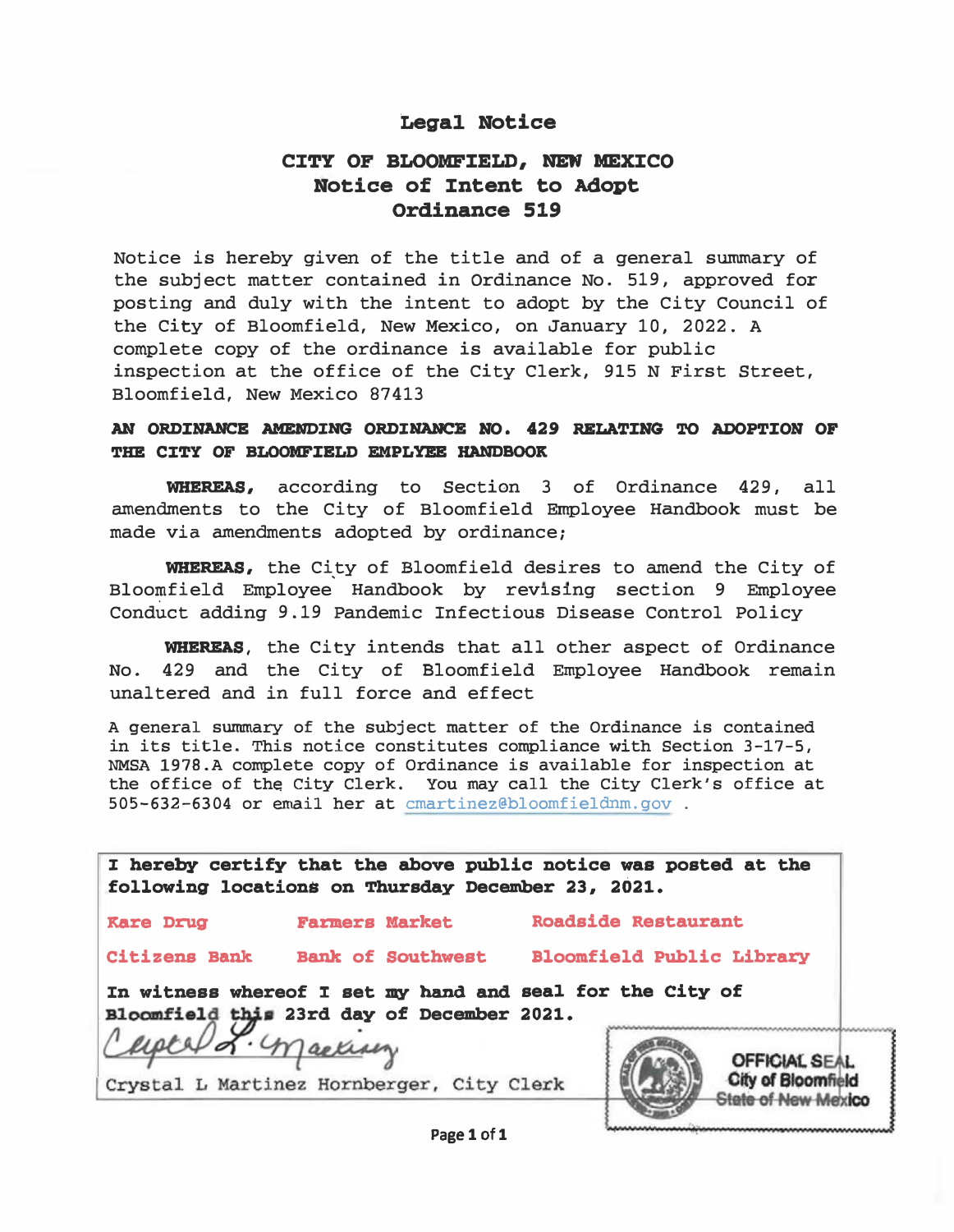#### CITY OF BLOOMFIELD, NEW MEXICO Notice of Intent to Adopt Ordinance 519

The City of Bloomfield, New Mexico, hereby gives notices of the City Council meeting for Monday, January 10, 2022, at 6:00pm at 915 N First Street, Bloomfield, New Mexico. At such meeting the City Council will hold a public hearing concerning and will consider for adoption the Ordinance described below. Complete copies of the proposed Ordinance are available for public inspection during the normal and regular business hours of the City Clerk, 915 N. First Street, Bloomfield, New Mexico.

#### AN ORDINANCE AMENDING ORDINANCE NO. 429 RELATING TO ADOPTION OF THE CITY OF BLOOMFIELD EMPLYEE HANDBOOK

WHEREAS, according to Section 3 of Ordinance 429, all amendments to the City of Bloomfield Employee Handbook must be made via amendments adopted by ordinance;

WHEREAS, the City of Bloomfield desires to amend the City of Bloomfield Employee Handbook by revising section 9 Employee Conduct adding 9.19 Pandemic Infectious Disease Control Policy

WHEREAS, the City intends that all other aspect of Ordinance No. 429 and the City of Bloomfield Employee Handbook remain unaltered and in full force and effect

THEREFORE, BE IT ORDAINED BY THE GOVERNING BODY OF THE CITY OF BLOOMFIELD THAT FOLLOWING REVISIONS IN SECTION NINE (9) OF THE EMPLOYEE HANDBOOK BE IN FULL FORCE AND EFFECT UPON ADOPTION OF THIS ORDINANCE: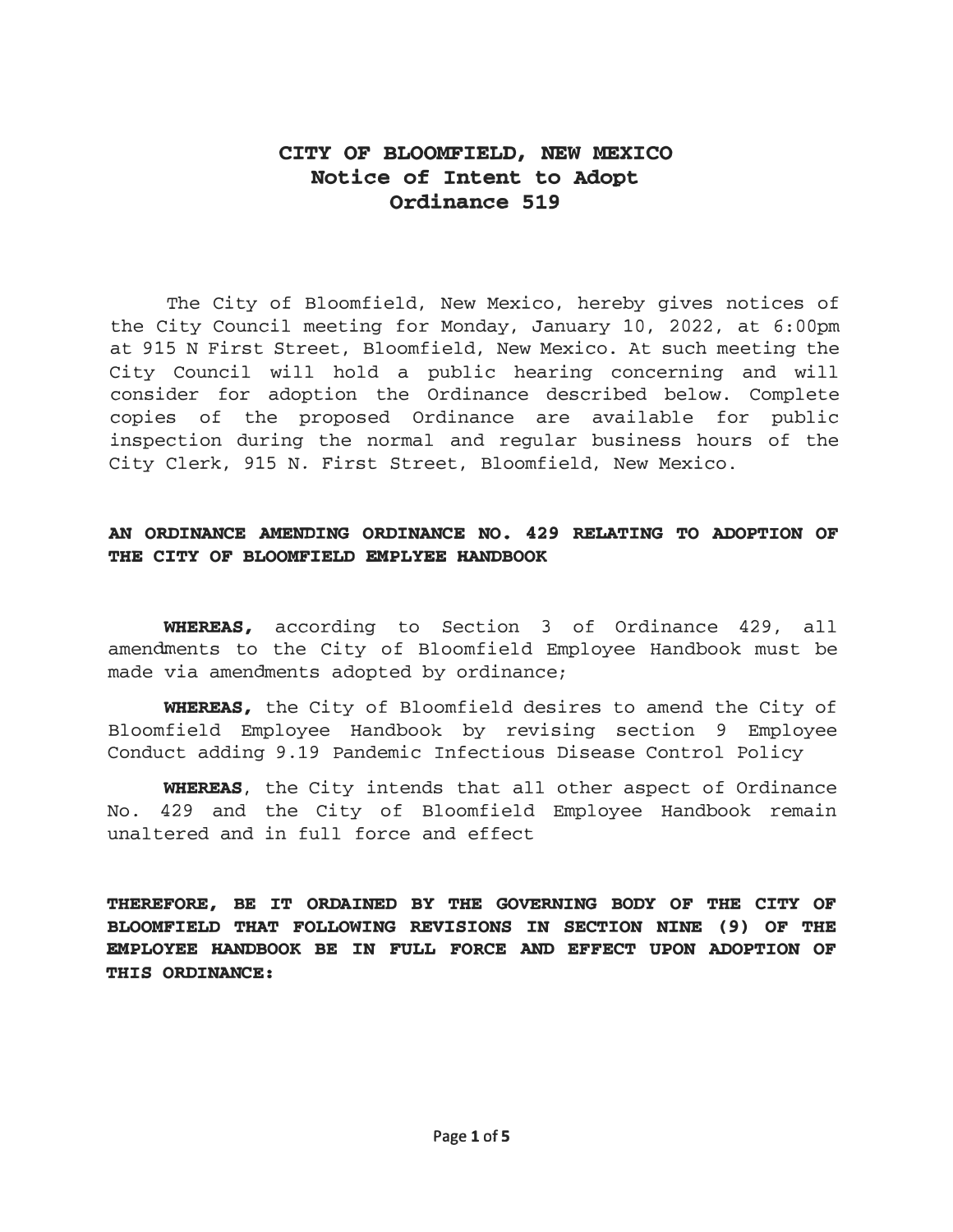#### 9. 19 Pandemic Infectious Disease Control Policy

# PANDEMIC / EPIDEMIC OUTBREAK

## Infectious Disease Control Policy

The City of Bloomfield will take proactive steps to protect the workplace in the event of an infectious disease outbreak. It is the goal of the City of Bloomfield during any such period to strive to operate effectively and ensure that all essential services are continuously provided and that employees are safe within the workplace.

The City of Bloomfield is committed to providing authoritative information about the nature and spread of infectious diseases, including symptoms and signs to watch for, as well as required steps to be taken in the event of an illness or outbreak.

The City of Bloomfield will follow the CDC's and the New Mexico Department of Health's current guidance for return to work for each pandemic/epidemic outbreak.

In the event anyone within the City is discovered or suspected to have a communicable disease that may result in an epidemic/pandemic, that person shall be immediately quarantined pending further medical examination, as recommended or mandated by state and national protocols. Local and state health officials shall be notified immediately as required.

#### Preventing the Spread of Infection in the Workplace

The City of Bloomfield will ensure a clean workplace, including the regular cleaning of objects and areas that are frequently used, such as bathrooms, breakrooms, conference rooms, door handles and railings. Human Resources is designated to monitor and coordinate events around an infectious disease outbreak, as well as to create work rules that could be implemented to promote safety through infection control.

We ask all employees to cooperate in taking steps to reduce the transmission of infectious disease in the workplace. The best strategy remains the most obvious—frequent hand washing with warm, soapy water; covering your mouth whenever you sneeze or cough; and discarding used tissues in wastebaskets. We will also install alcohol-based hand sanitizers throughout the workplace and in common areas. Foot type door openers will be installed on all self closing type doors.

Unless otherwise notified, our normal attendance and leave policies will remain in place. Individuals who believe they may face particular challenges reporting to work during an infectious disease outbreak should take steps to develop any necessary contingency plans. For example, employees might want to arrange for alternative sources of childcare should schools close and/or speak with supervisors about the potential to work from home temporarily or on an alternative work schedule.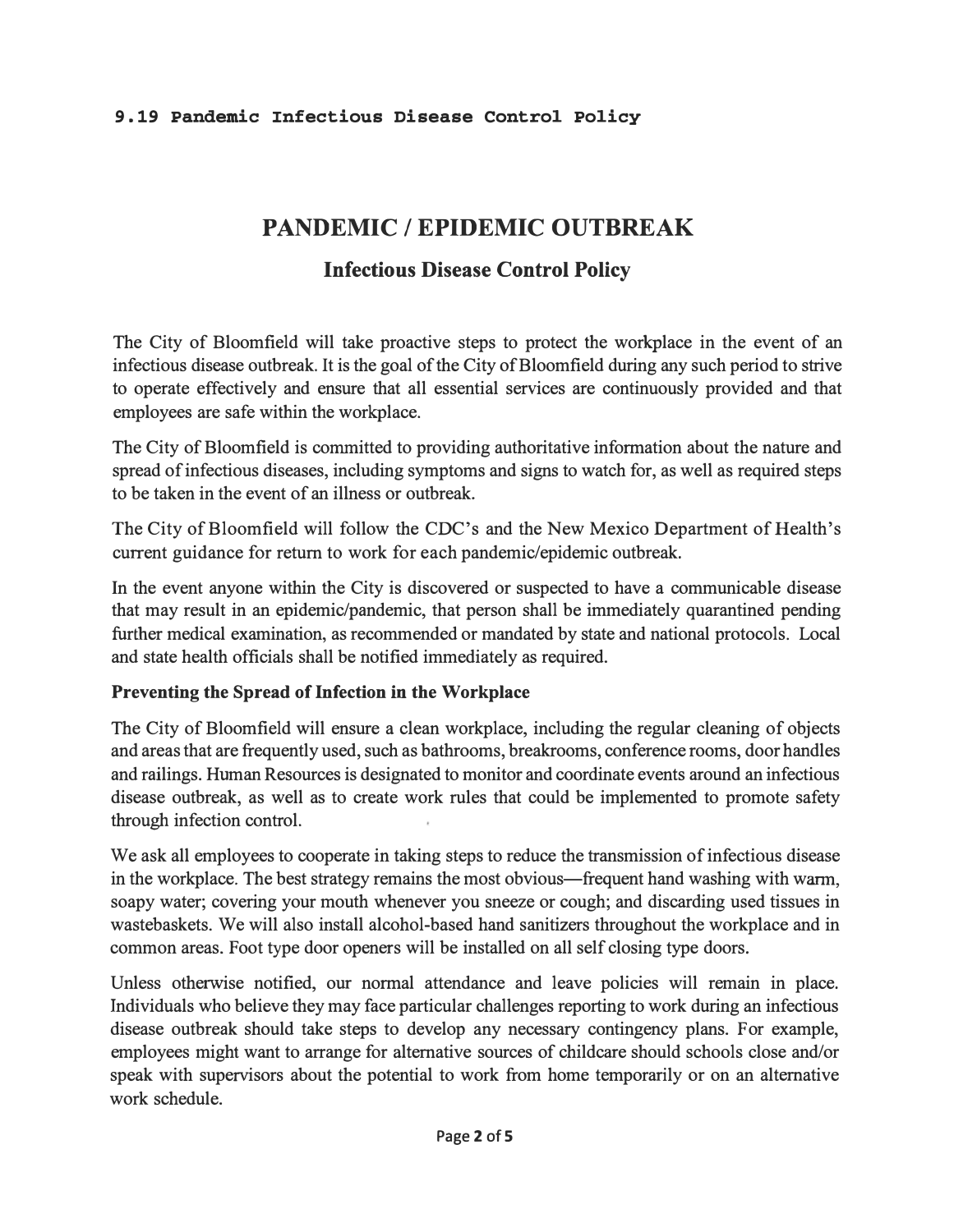#### Temperature Screening

All employees will have their temperature taken upon reporting to work; and prior to entering any other departments in the City.

Each employee will be screened privately using a touchless forehead thermometer. The employee's temperature will be documented, and the record will be maintained as a private medical record. An employee who has a fever at or above 100 degrees Fahrenheit will be sent home.

Time spent waiting for the health screening should be recorded as time worked for nonexempt employees.

#### Limiting Travel

All nonessential travel should be avoided until further notice. Employees who travel as an essential part of their job should consult with management on appropriate actions.

#### Telecommuting

Telework requests will be handled on a case-by-case basis. While not all positions will be eligible, all requests for. temporary telecommuting should be submitted to your department head for consideration and approved by the City Manager.

#### Staying Home When Ill

Many times, with the best of intentions, employees report to work even though they feel ill. We provide paid sick time and other benefits to compensate employees who are unable to work due to illness. [See Sick Leave Policy].

During an infectious disease outbreak, it is critical that employees do not report to work while they are ill and/or experiencing the following symptoms: fever, cough, sore throat, runny or stuffy nose, body aches, headache, chills and fatigue. Currently, the Centers for Disease Control and Prevention recommends that people with an infectious illness such as the flu remain at home until at least 24 hours after they are free of fever (100 degrees F or 37.8 degrees C) or signs of a fever without the use of fever-reducing medications. Employees who report to work ill will be sent home in accordance with these health guidelines.

#### Requests for Medical Information and/or Documentation

If you are out sick or show symptoms of being ill, it may become necessary to request information from you and/or your health care provider. In general, we would request medical information to confirm your need to be absent, to show whether and how an absence relates to the infection, and to know that it is appropriate for you to return to work. As always, we expect and appreciate your cooperation if and when medical information is sought.

#### Confidentiality of Medical Information

Our policy is to treat any medical information as a confidential medical record. In furtherance of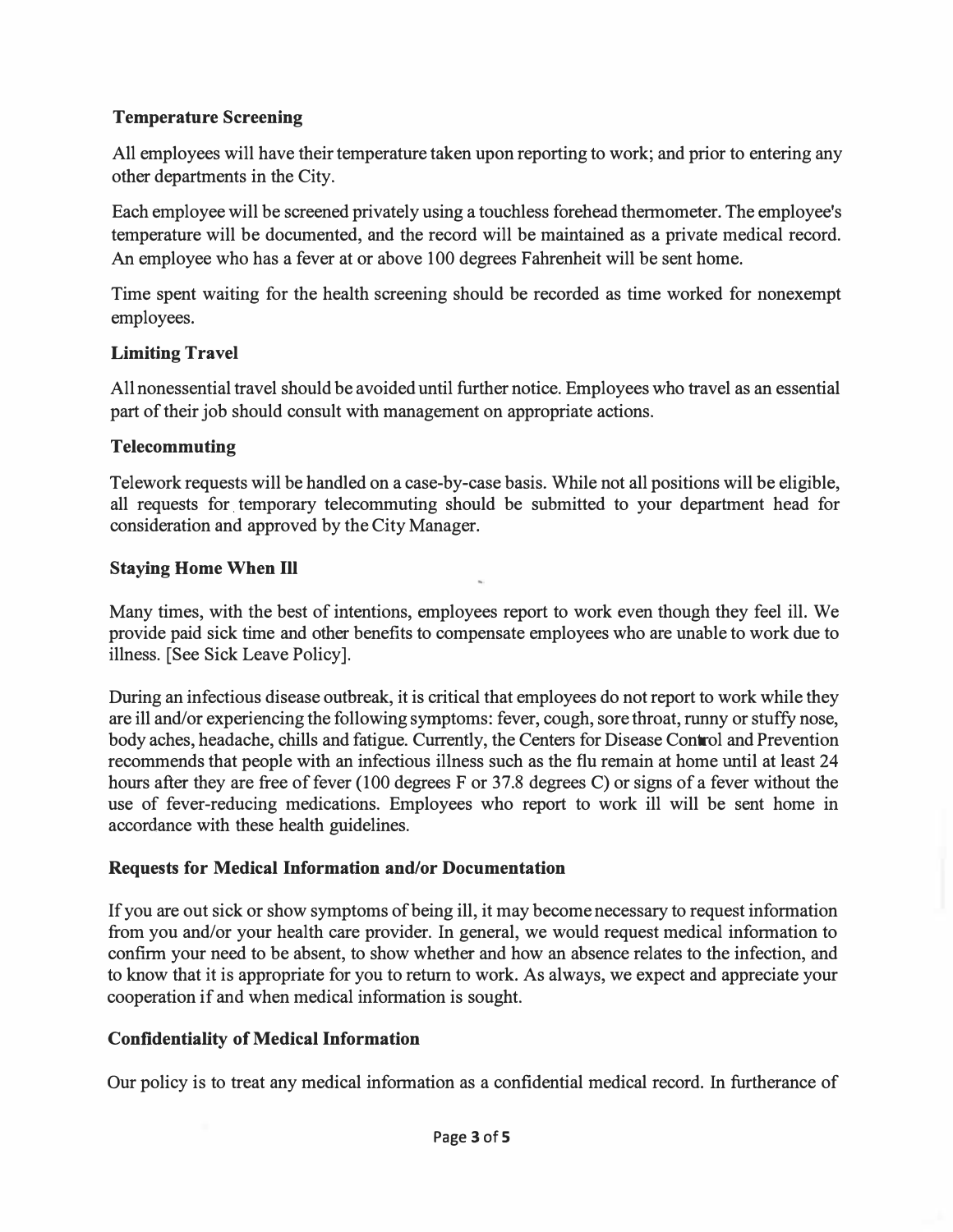this policy, any disclosure of medical information is in limited circumstances only and should only be shared with Human Resources, your department heads, first aid and safety personnel, and government officials as required by law.

#### Social Distancing & Facemask Guidelines for Workplace Infectious Disease Outbreaks

In the event of an infectious disease outbreak, the City of Bloomfield may implement these social distancing guidelines to minimize the spread of the disease among the staff.

During the workday, employees are requested to:

1. Avoid meeting people face-to-face. Employees are encouraged to use the telephone, online conferencing, e-mail or instant messaging to conduct business as much as possible, even when participants are in the same building.

2. If a face-to-face meeting is unavoidable, wear a facemask, minimize the meeting time, choose a large meeting room and sit at least six feet each other if possible; avoid personto-person contact such as shaking hands.

3. A void any unnecessary travel and cancel or postpone nonessential meetings, gatherings, workshops and training sessions.

4. Do not congregate in work rooms, pantries, copier rooms or other areas where people socialize.

5. Bring lunch and eat at your desk or away from others (avoid lunchrooms and crowded restaurants).

6. Encourage members and others to request information and orders via phone and e-mail in order to minimize person-to-person contact. Have the orders, materials and information ready for fast pick-up or delivery.

#### Outside activities

Employees are encouraged to the extent possible to:

- 1. Avoid public transportation (walk, cycle, drive a car)
- 2. Avoid recreational or other leisure classes, meetings, activities, etc., where employees might come into contact with contagious people.

#### **Compliance**

Violation of this or any City policy may lead to disciplinary action, up to and including termination as outlined in Section 11 of City policy.